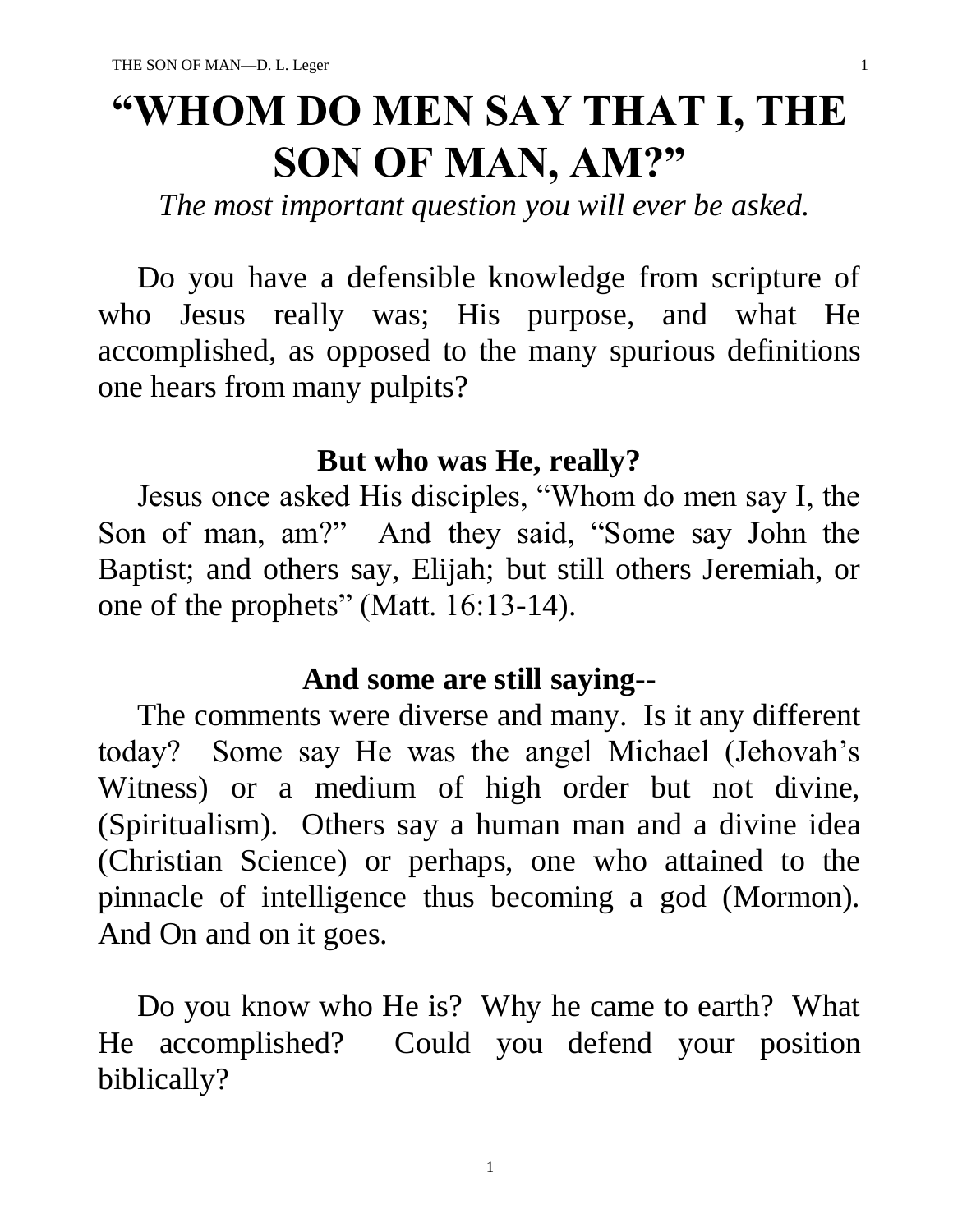#### **The need for a Messiah**

 In Geneses 1:31 God pronounced His creation "very good." But God put Adam and Eve in charge, and even though He cautioned them that disobedience would bring death, they still disobeyed. However, they are not alone, for in Romans 3:23 we read that all have sinned. So man, the epitome of God's creation, brought death upon himself. Unable to save himself, he now needed a savior, one qualified to pay the death penalty, yet be brought back to life as the **First Fruit** of **many** to follow. Who better than the creator Himself?

 Did God foresee this? We are told that God knows the end from the beginning. Do you remember the cryptic prophecy in Genesis 3:16? It tells of a Messiah, or Savior, that will come through the seed of the woman.

#### **The Root of David**

 Speaking of cryptic messages, look at Revelation 13:8. Who is this Lamb that was slain from the foundation of the world, but yet holds the book of life? Could this be the same Lamb we read about in Revelation 5:5? There, John is told about the Lion of the tribe of Judah, the Root of David, who alone is able to open the Seven Sealed book of life.

 However, John, upon looking, did not see a Lion. What John saw was a Lamb that looked as though it had been slain. What a contradiction! Described as a Lion but

2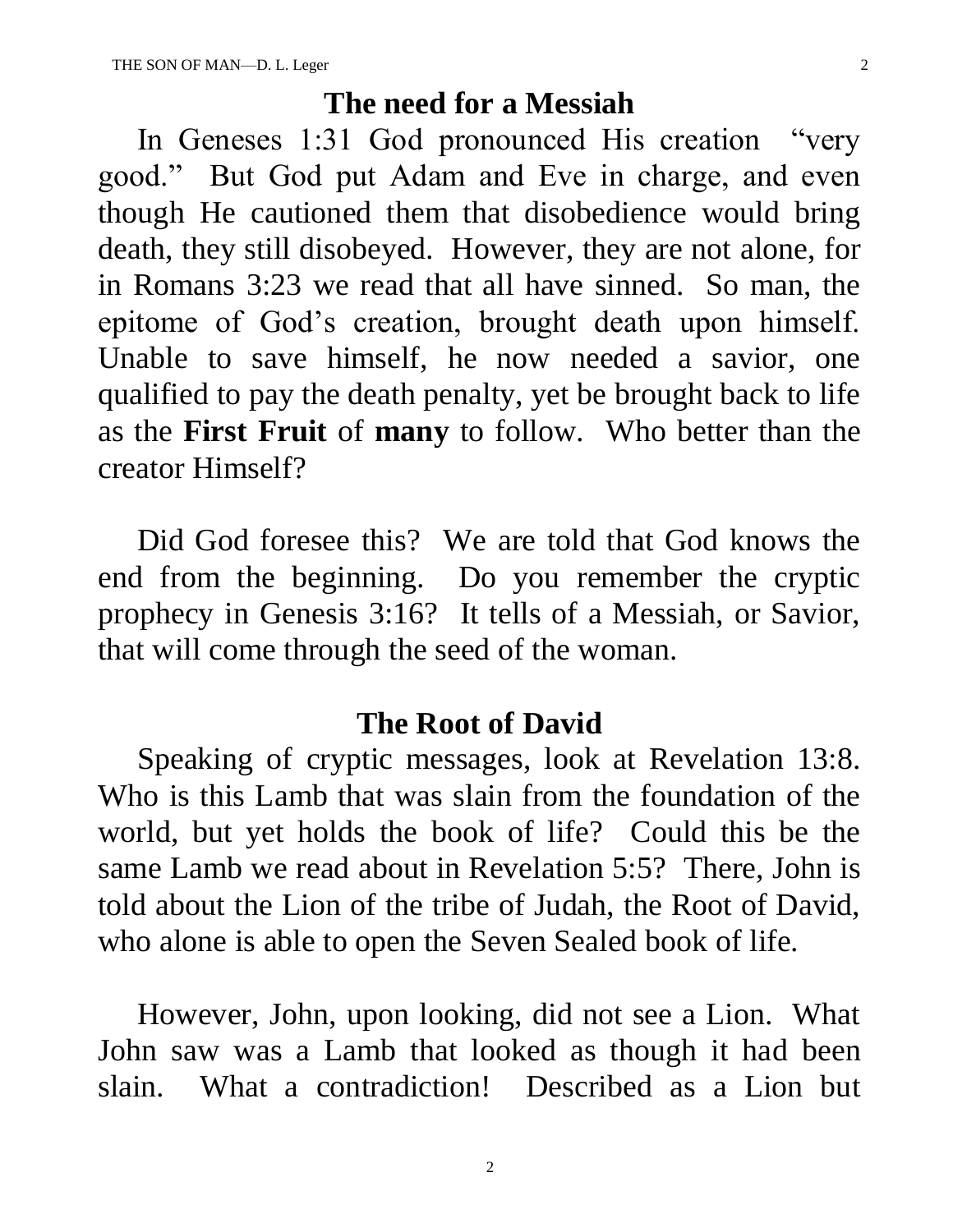appearing as a Lamb, slain yet alive. How strange. What is the significance of this dead yet living, Lion/ Lamb?

### **God provides**

 Do you recall the story of Abraham and Isaac in Genesis 24? Abraham had been instructed by God to sacrifice his son Isaac. This was his son (by his wife Sarah), the first born of the promise. As they were proceeding to the place designated for the sacrifice (which there is reason to believe is the very spot where Jesus was crucified) Isaac noticed that something was missing. Where was the sacrificial lamb? So, he asked his father about it. Abraham's answer was so prophetic. "My son, God will provide Himself a lamb." And Isaac was passed over.

#### **The Passover introduced**

 Exodus 12 tells an intriguing story, including very specific instructions on how God intended to, and subsequently did, set free an insignificant group of slaves. They were enslaved to a very cruel taskmaster. We're familiar with the story, but let's pay particular attention to the pivotal role of the Lamb, a male of the first year that is without blemish.

 At a designated time, they were to kill this Lamb and splash the blood all over the entrance to their homes. They were then to roast the Lamb, eat it whole, and stay inside their homes until morning.

3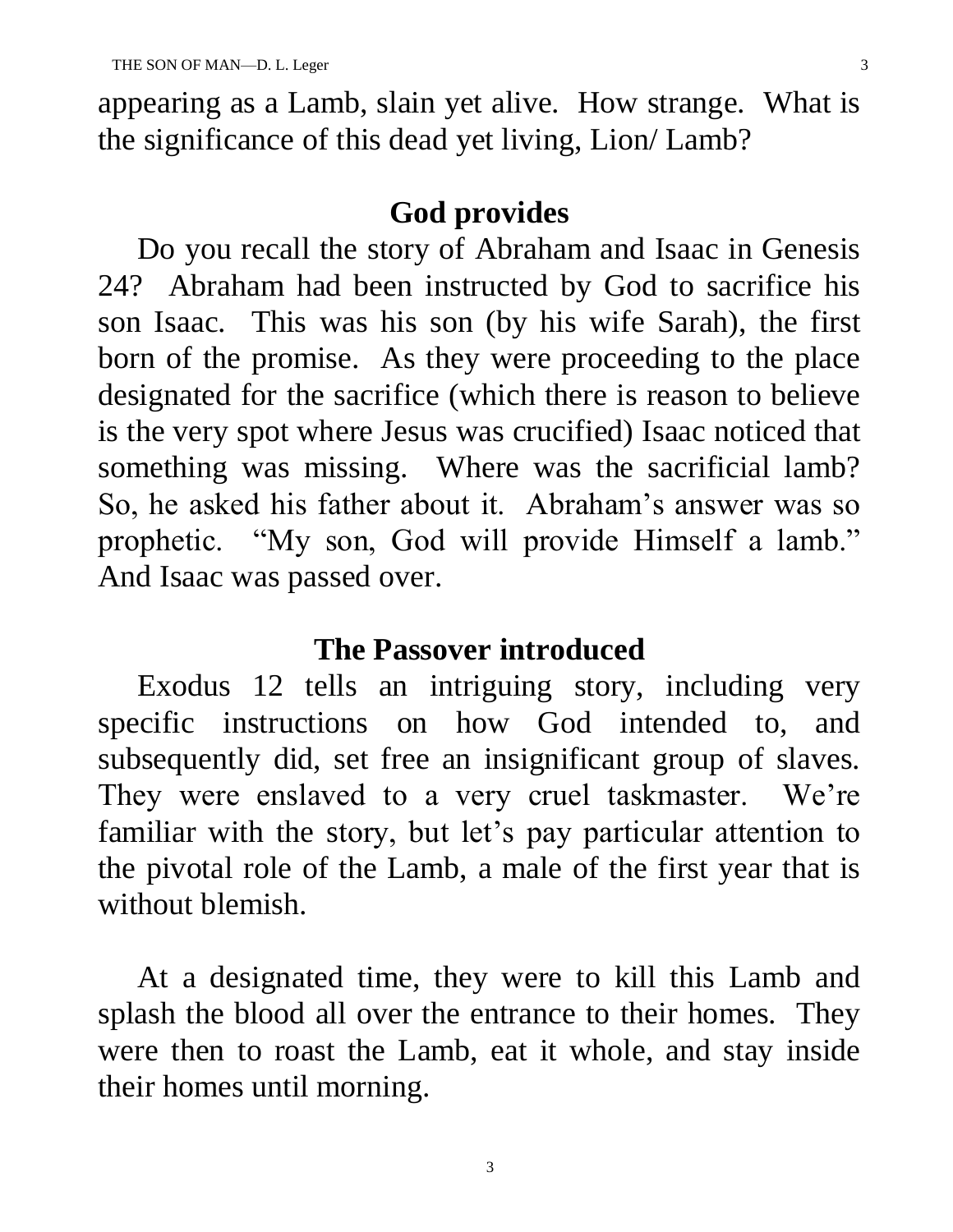Notice another odd thing in verse six. There must have been thousands of lambs killed that evening. Why were all of these lambs referred to in the singular, as if only one lamb were being sacrificed? Could they have been representing a single sacrifice that would, in effect, cover all of Israel? Could it be that sacrifice was simply a shadow of the Lamb of God that would cover all mankind?

 That night the first born of every living creature in the land died. Those that obeyed God's instructions were unharmed, having been passed over, and an entire nation was born. What did killing a lamb have to do with saving the first born of Israel?

#### **An undeniable prophecy**

 Long before Mary conceived Jesus, Isaiah gave a marvelous description of the promised Messiah. Chapter 53 chronicles the life of Jesus and all he went through in his brief thirty-three years on earth. Notice in particular verse seven. "He was oppressed, and he was afflicted, yet he opened not his mouth; he is brought as a lamb to the slaughter, and as a sheep before her shearers is dumb, so he openeth not his mouth."

#### **The Lamb of God**

 John the Baptist recognized Jesus and said, "Behold the Lamb of God, which taketh away the sins of the world." Peter reminds us that we were redeemed with the precious blood of Christ, as of a lamb without blemish and without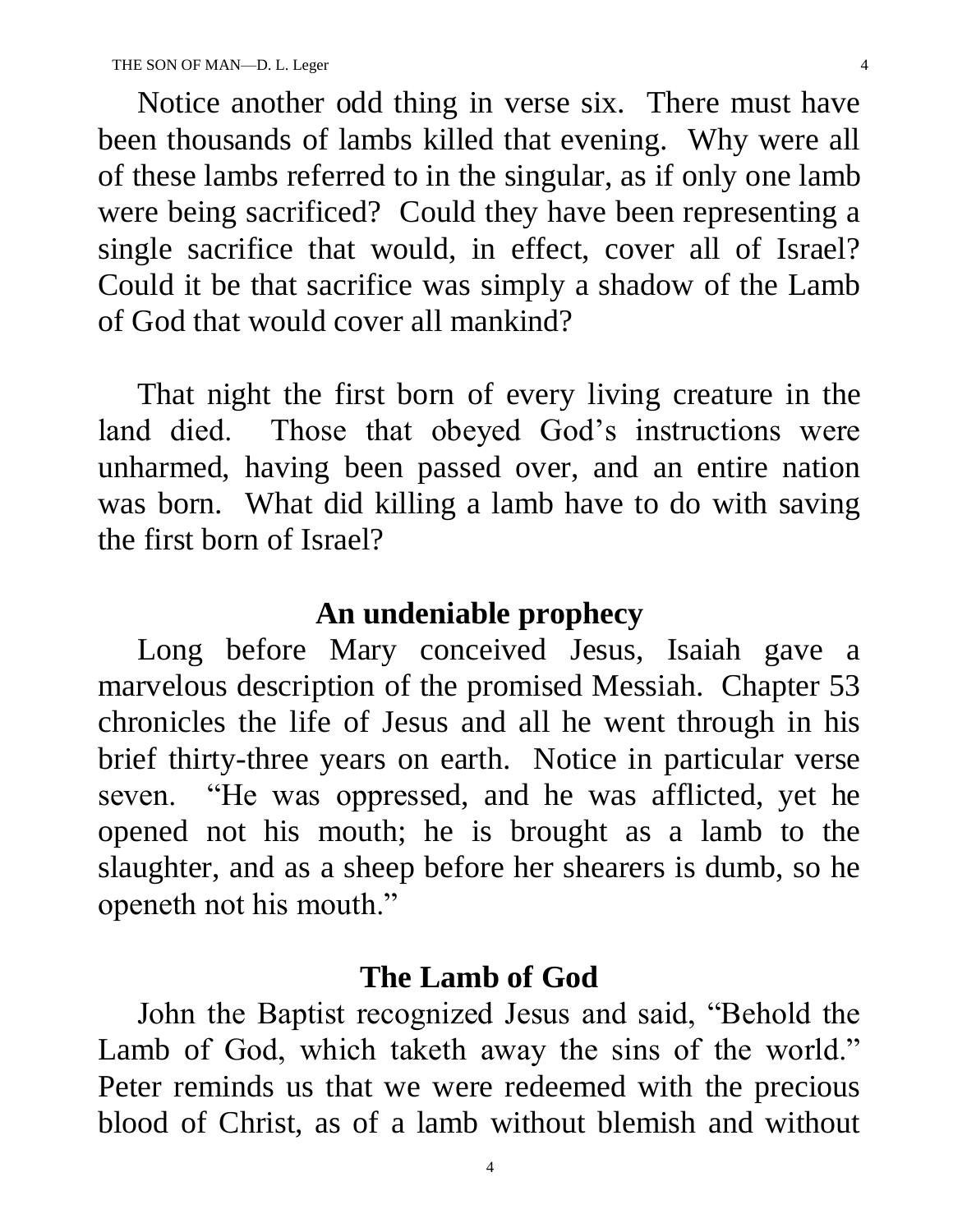spot. Finally, Revelation 21 speaks of the Bride of the Lamb and of the city that needs no sun or moon for light, because the Lamb is the light thereof.

#### **Our Passover**

 Can there be any doubt who the Lamb is and who it symbolizes in the Passover ritual? At the precise time that the priests were slaying the lambs for the Passover, Jesus was dying on the cross. Paul verifies the evidence for us in I Corinthians 5:7, "For Christ our Passover was sacrificed for  $\text{us.}^{\text{''}}$ 

 There are many more similarities. Bethlehem, centuries before Christ, was known as the city where the Passover lambs were raised. They sold them to those who came to Jerusalem for the Passover. Isn't it fitting that God's Lamb should be born there?

#### **Rigid requirements**

 The sacrificial lambs were to be a male and the first born, just as Jesus was. They were to be without spot or blemish. I Peter 1:18-19 tells us that we were redeemed with the precious blood of Christ, as of a lamb without blemish or spot. Jesus was constantly being tested and scrutinized throughout His ministry and found without fault.

#### **The selection**

The lamb was to be *selected* on the 10<sup>th</sup> day of Nisan. Mary anointed Jesus while He ate dinner the evening that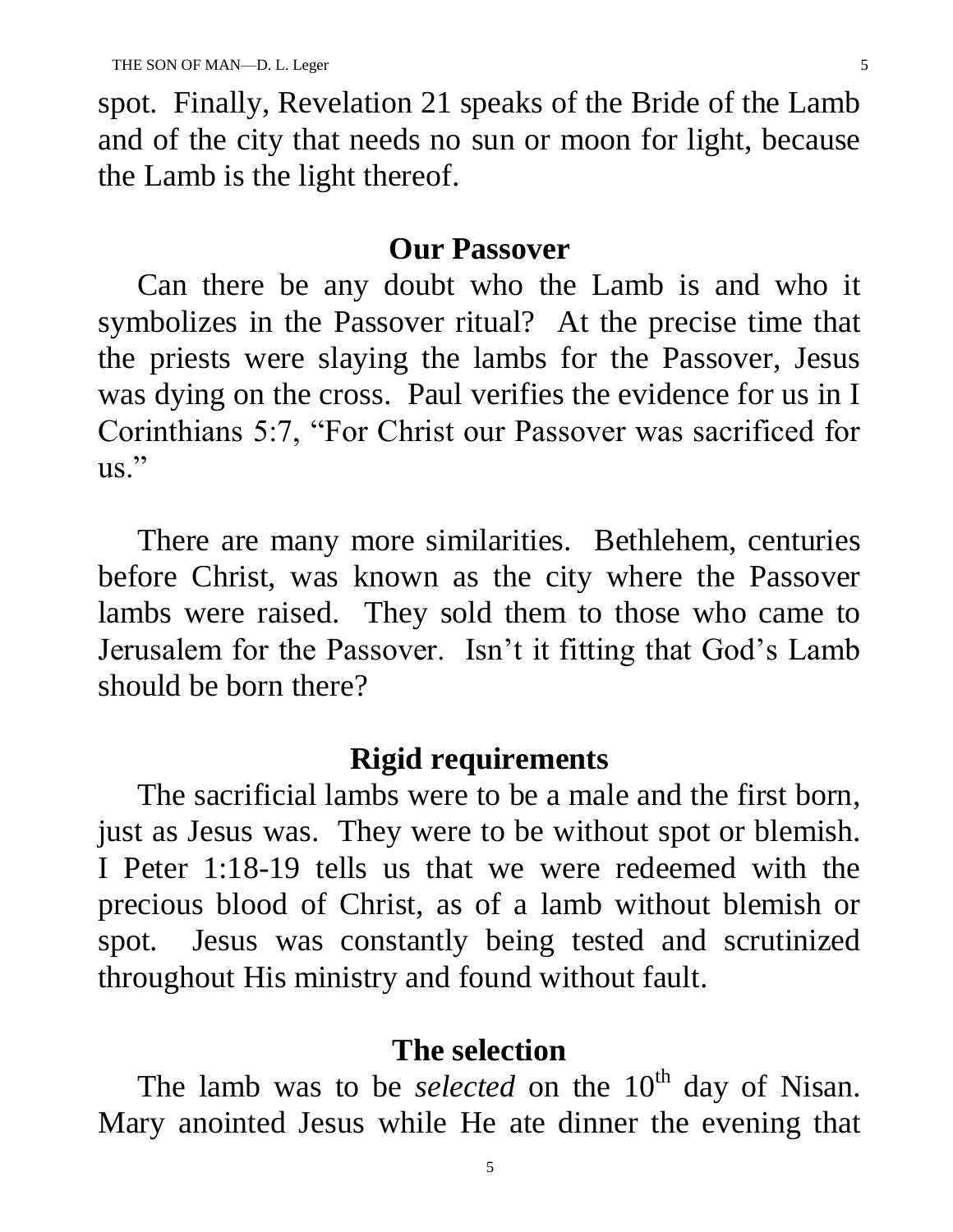began Nisan 10. As Judas scolded her Jesus said, "Let her alone; against this day of my burying hath she kept this." (John 12:7). Jesus was actually explaining that Mary's anointing consecrated Him to God for a sacrificial death. *He had been selected.*

### **The testing**

The lamb was to be held until the  $14<sup>th</sup>$  day as a time of testing, lest any blemish or spot should appear. Jesus' triumphal entry into Jerusalem on the  $10<sup>th</sup>$  was the beginning of an intense period of testing by the religionist. It was then that the Pharisees took counsel as to how they might entrap Him.

 Since no error could be found in Him, they decided to use false witnesses. Pilate, however, saw through their plot and spoke these historic words, "I find no fault in him at all" (John 18:34). And so, Jesus was found worthy, without spot or blemish. Just as the lambs slain for the Passover were innocent of man's sin, so was Jesus innocent of man's sins, yet was slain in man's stead.

# **The appointed time**

 Not only was Jesus crucified on the very day of the Passover, but also died at about the same hour that the lambs were slain. The Israelites were specifically instructed not to break any bones of their sacrificial lamb. Although it was customary to break the legs of one who was crucified, when the soldiers came to Jesus they saw that He was already dead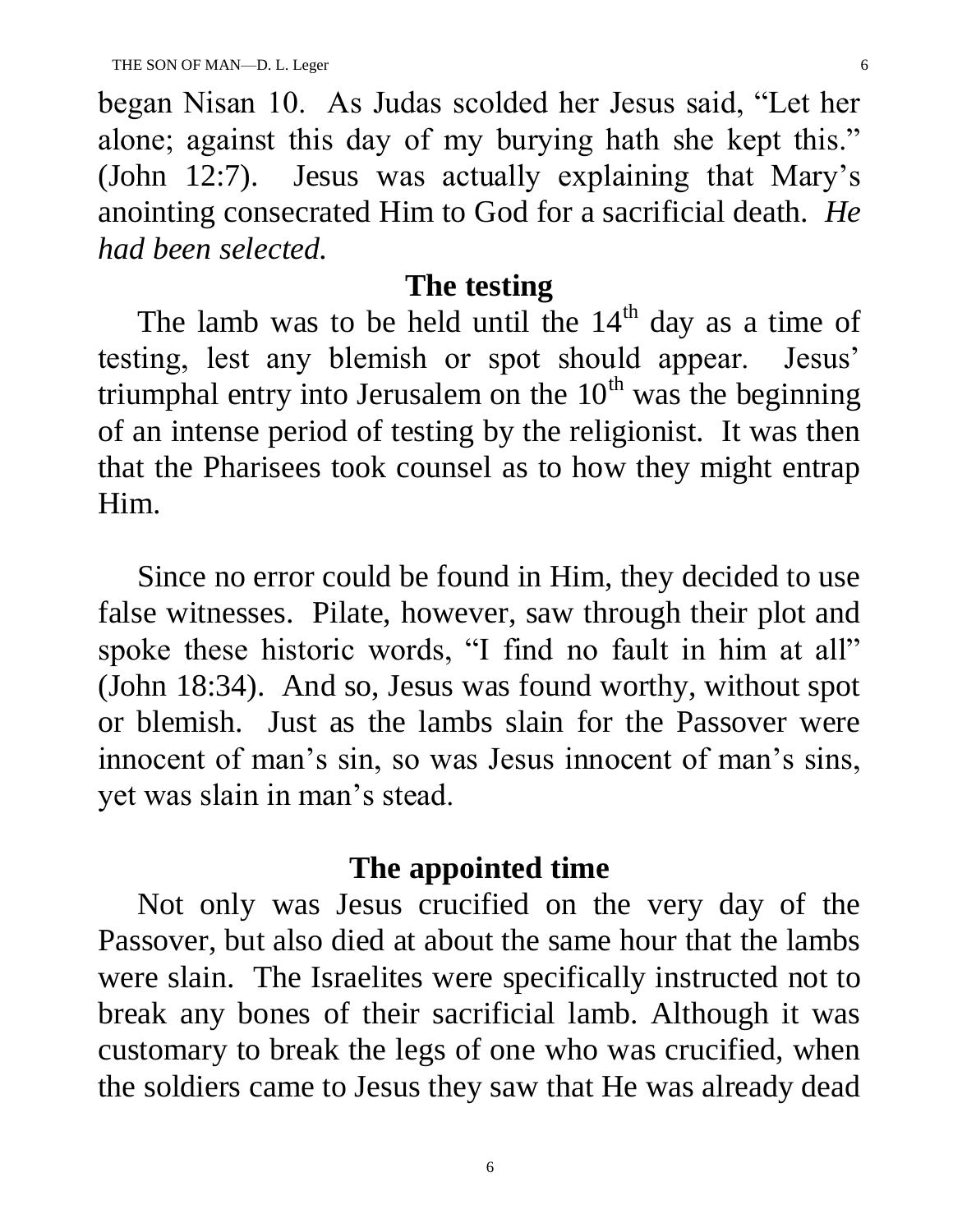and therefore did not break His legs - thus fulfilling yet another prophecy.

#### **The real thing**

 Hebrews 10:12 gives us an important fact, "This man, after He had offered **one** sacrifice for sins forever, sat down at the right hand of God" (Matt. 22:44; Ps. 110:1). Verse 14 gives us the assurance that the Passover is at last accomplished, **once** and for **all**. "For by **one** offering He has perfected forever them that are sanctified." So, the offering has been made and accepted; and as Jesus said, "It is finished." What was promised four thousand years ago has now come to pass. The Passover has happened in actual fact. The shadow has become reality, but it doesn't end there.

 What's left for us to do then? Should we eat the flesh of a lamb as our Passover when we have been invited to feast on the Lamb of God? God forbid!

 The lamb was to be eaten and the blood sprinkled, as a token, on the altar of the temple. This of course was a type, or shadow, until it was time for the real Lamb of God to come. Now that we have the real thing, should we continue with a substitute, a proxy? Of course not!

# **But what should we do?**

## **"This do in remembrance of me" (Lk. 22:19):**

Jesus, prior to fulfilling the shadow of the Passover, gave us a memorial of that historical event in the ritual of the bread, wine and foot washing. "Take, eat, this is my body," He said as he broke the bread He had just blessed. And after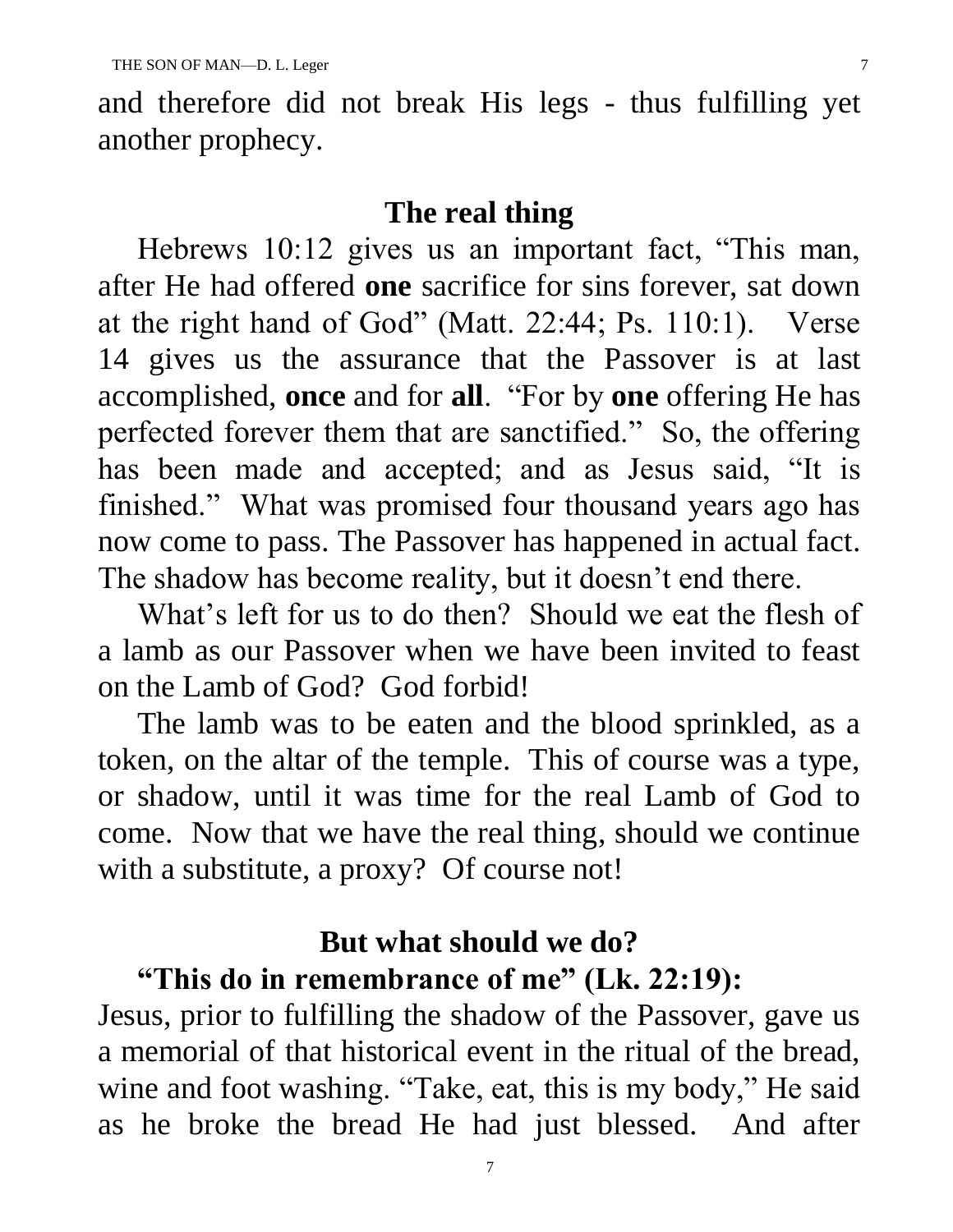blessing the wine He said, "drink ye all of it; for this is my blood of the New Testament, which is shed for many for the remission of sins" (Matt. 26:26-29; John 13:3-15).

 The Passover lambs of Israel looked forward as a shadow to the blood of the Son of God, while the bread and wine ritual looks back as a memorial to the same event. We no longer need to observe the shadow. We can now observe the feast of Passover by feasting on our Passover, the real Lamb of God. For just as the death angel passed over Israel, the second death has no power over us (Rev. 20:6).

 Just as the Children of Israel were freed from the slavery of Egypt, we have been freed from the slavery of sin. Because of the blood of God's Lamb, we have been brought from death to life. Jesus said, "He who eats My flesh and drinks My blood has eternal life, and I will raise him up on the last day" (Read John 6:53-58 & 63).

 Is this statement too difficult? Is it too much for you to swallow? It was for some of Jesus' followers in his day. But listen to how He explained it to His disciples in verse 63  $& 64.$  "It is the spirit who gives life; the flesh profits nothing; the words that I have spoken unto you are spirit and are life. But there are some of you who do not believe."

### **Back to the question**

 "Whom do men say that I, the son of man, am?" (Matt. 16:16). Yet, I have told you who I am: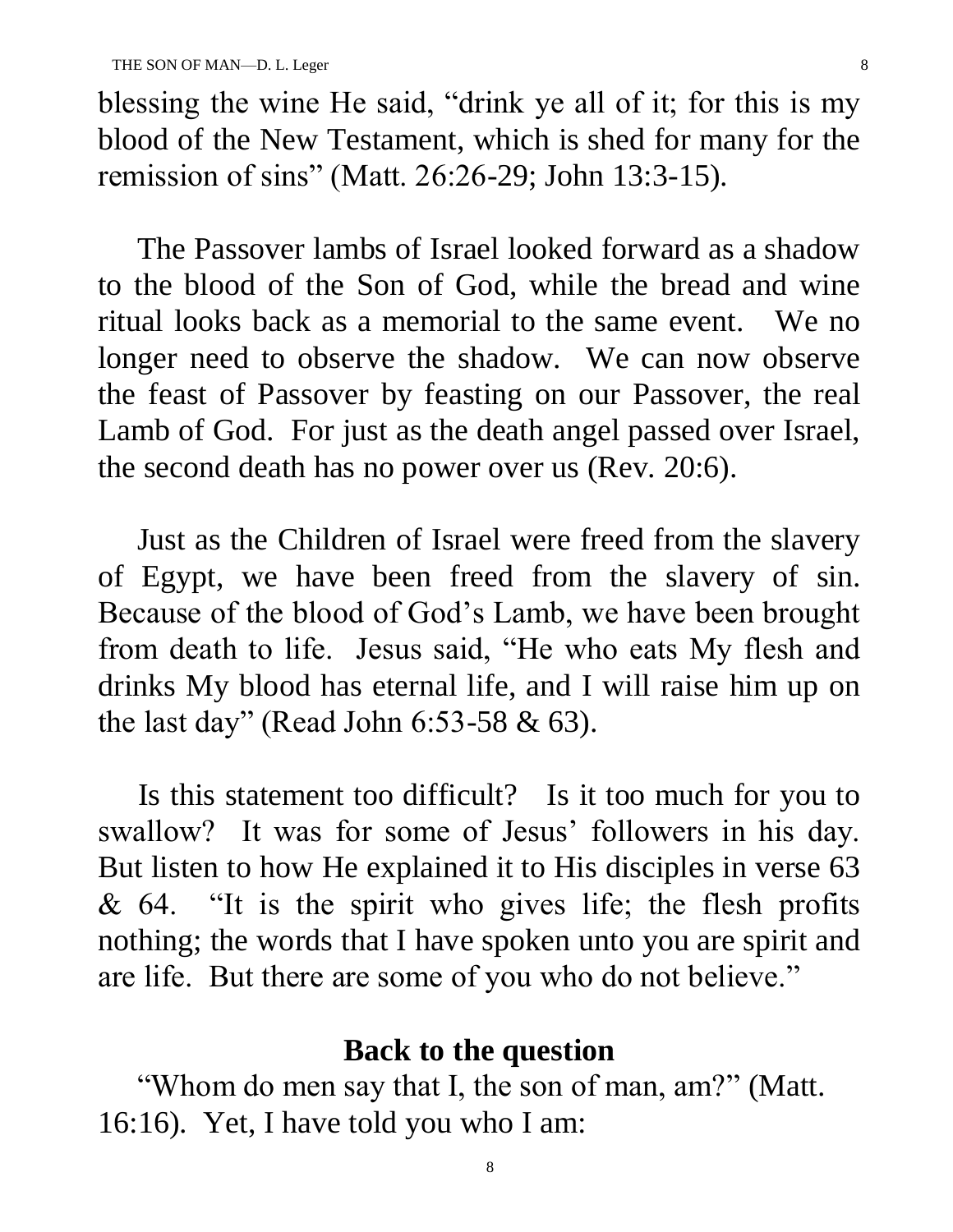\*I am the Ram Abraham sacrificed in place of his First Born son, Isaac (Gen. 24).

\*I am the many Lambs that were sacrificed, the night the death angel passed through Egypt (Ex. 12:6).

\*I am the Lamb that was slain from the foundation of the world (Rev.13:18).

\*I am the Lion of the tribe of Judah, the Root of David (Rev.5:5).

\*I am the slain Lamb that prevailed to loose the seven seals of the book of life (Rev. 5:5).

\*I am the Bread of life. Whosoever eats My flesh, and drinks My blood has eternal life; and I will raise him up at the last day (John 6:35).

\*I am the Way, the Truth, and the Life; no man comes to the Father, but by Me (John 14:6).

Behold, I am the Lamb of God.

### **Can you count to three?**

 And one more to help you unclothe the imposters; when asked for proof of who He was, Jesus replied: "An evil and adulterous generation seeks after a sign; and there shall no sign be given to it, but the sign of the prophet Jonas: For as Jonas was three days and three nights in the whale's belly; so shall the Son of man be three days and three nights in the heart of the earth (Matt. 12:39-40). So, this was the sign given to the world so that any who really cared could know. A sincere study will prove that Jesus was crucified on a Wednesday and rose late Saturday (knowledge of His annual Holy Days will help) fulfilling precisely the sign He gave to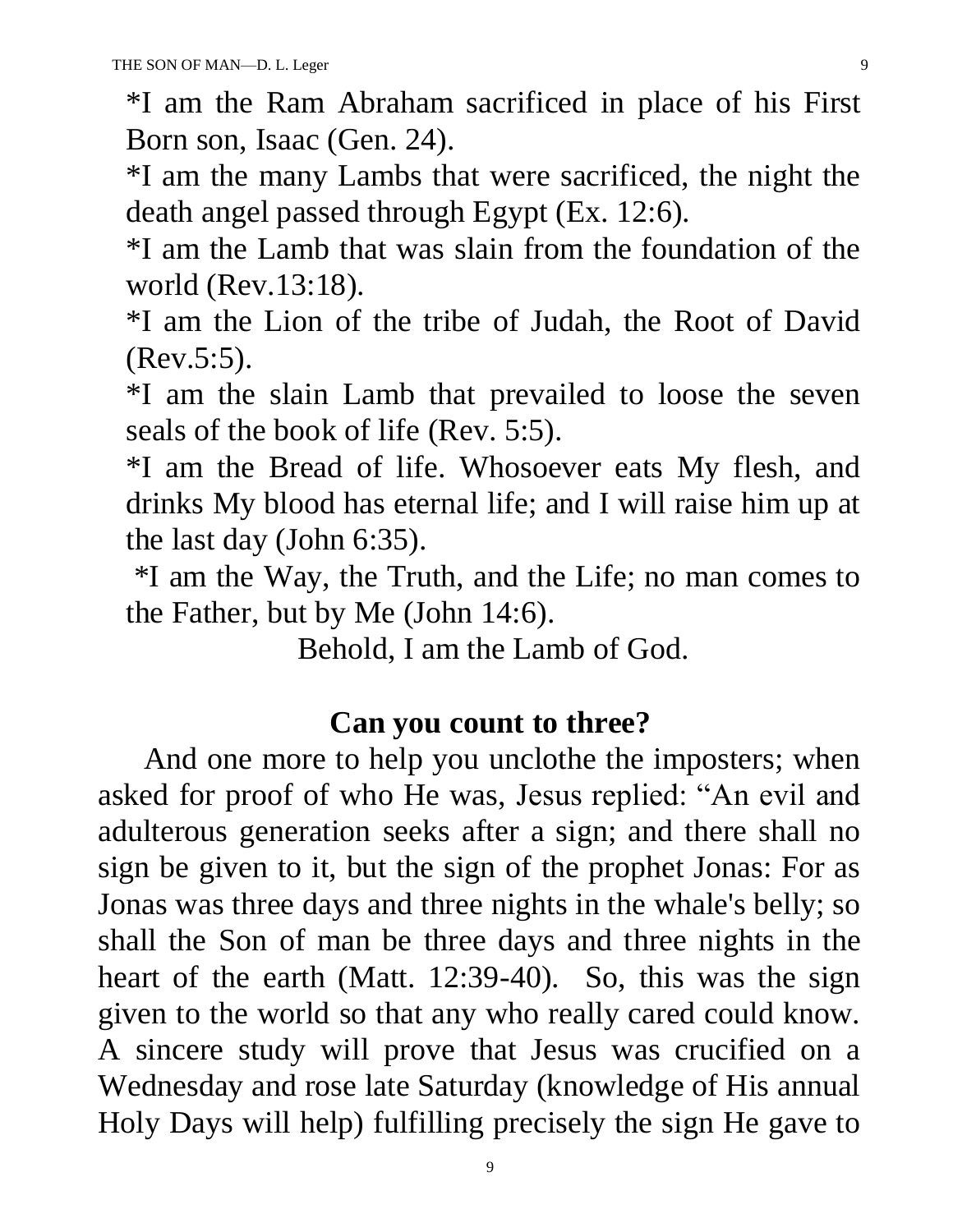the world. Does a Friday crucifixion and Easter morning resurrection fulfill His sign? Who is this imposter? Look up the history of Easter Aka Ashtoreth etc. and you decide.

# **Truly, the Lord has provided Himself a Lamb!**

 Now for the final exam: There can be no cheating on this test. It will do you no good to look on your neighbor's answer sheet (other's definitions of Christ), for this answer must come from deep within your own heart. By the way, God is the one who grades the papers. However, you will be pleased to know that there is only one question on this test. But the answer may well determine your future. It is the most important question of your life.

# **WHO DO** *YOU* **SAY THAT I AM?**

 Write your answer down at the bottom of your notes in great big capital letters. "For there is none other name under heaven given among men, whereby we must be saved" (Acts 4:12).

 The Passover reveals the first step in God's plan for the redemption of mankind, but that is only the beginning. What wonderful mysteries await us as we explore the other steps as revealed in His annual appointed times summarized for us in Leviticus 23?

Del Leger, Pastor, Christian Church Of God, Grand Junction, Co. wwwccofgod.org, ©1/14/2003, (970) 249-6857. dlleger@montrose.net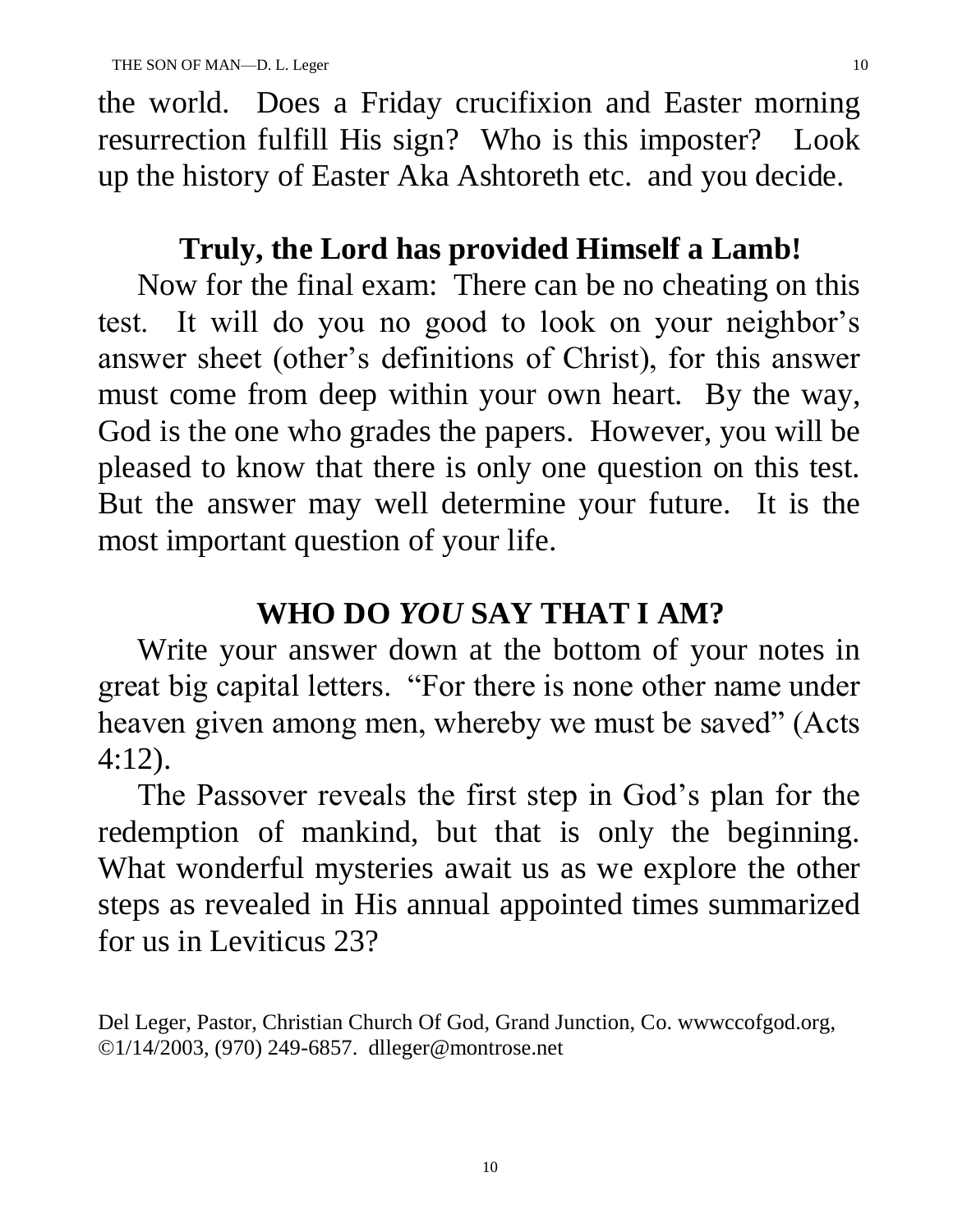# **JESUS THE CHRIST The bearer of our sins** (ISAIAH 53)

1 "WHO HAS believed (trusted in, relied upon, and clung to) our message [of that which was revealed to us]? And to whom has the arm of the Lord been disclosed? [John 12:38-41; Rom 10:16.]

2 "For [the Servant of God] grew up before Him like a tender plant, and like a root out of dry ground; He has no form or comeliness [royal, kingly pomp], that we should look at Him, and no beauty that we should desire Him.

3 "He was despised and rejected and forsaken by men, a Man of sorrows and pains, and acquainted with grief and sickness; and like one from Whom men hide their faces He was despised, and we did not appreciate His worth or have any esteem for Him.

4 "Surely He has borne our grief's (sicknesses, weaknesses, and distresses) and carried our sorrows and pains [of punishment], yet we [ignorantly] considered Him stricken, smitten, and afflicted by God [as if with leprosy]. [Matt. 8:17.]

5 "But He was wounded for our transgressions, He was bruised for our guilt and iniquities; the chastisement [needful to obtain] peace and well-being for us was upon Him, and with the stripes [that wounded] Him we are healed and made whole.

6 "All we like sheep have gone astray, we have turned every one to his own way; and the Lord has made to light upon Him the guilt and iniquity of us all. [I Peter 2:24,25.]

7 "He was oppressed, [yet when] He was afflicted, He was submissive and opened not His mouth; like a lamb that is led to the slaughter, and as a sheep before her shearers is dumb, so He opened not His mouth.